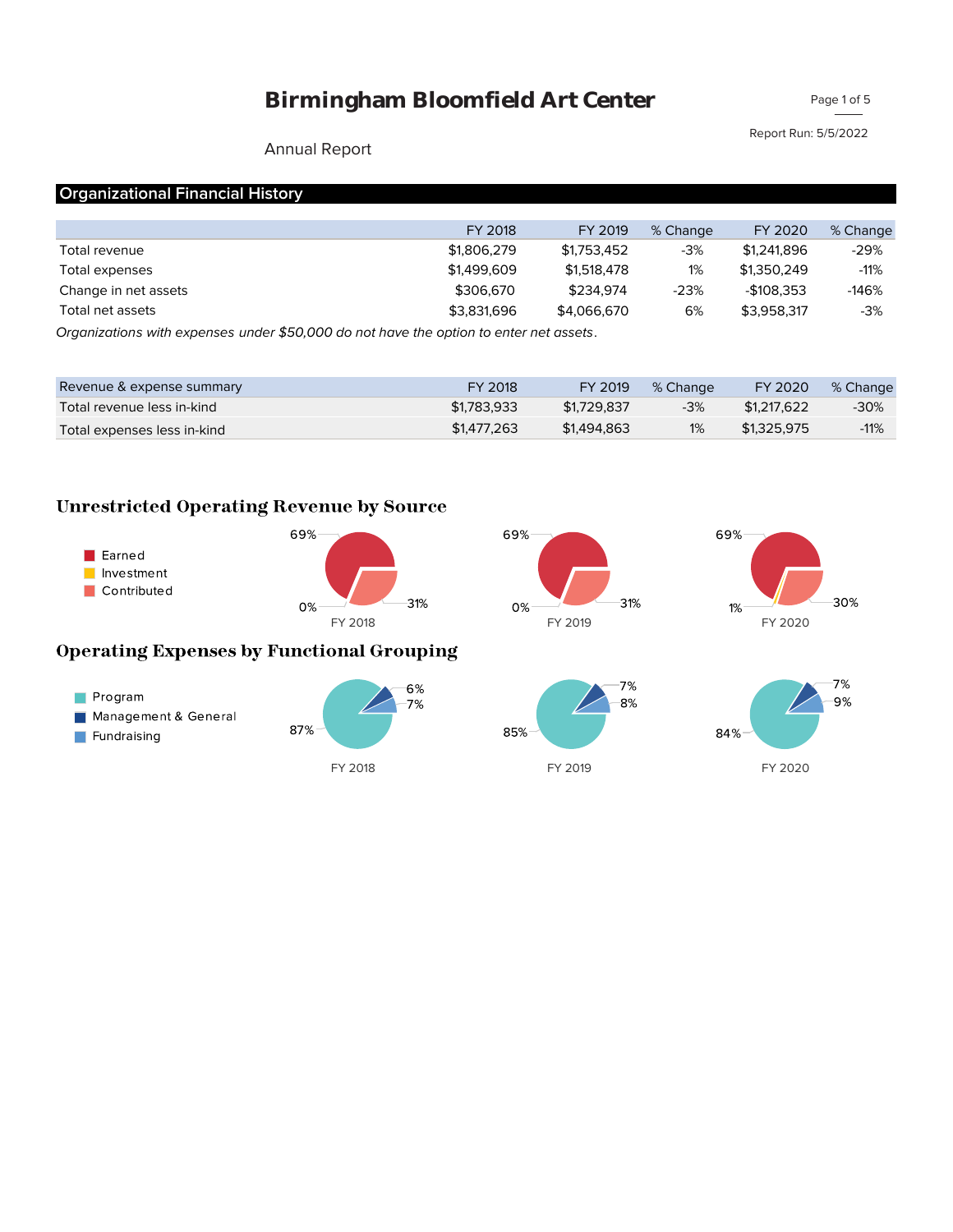Page 2 of 5

# Annual Report

Report Run: 5/5/2022

| Workforce                      |         |         |          |         |          |
|--------------------------------|---------|---------|----------|---------|----------|
| Number of People               | FY 2018 | FY 2019 | % Change | FY 2020 | % Change |
| Employees: Full-time permanent | 4       | 4       | 0%       | 6       | 50%      |
| Employees: Part-time permanent | 11      | 11      | 0%       | 8       | $-27%$   |
| Employees: Part-time temporary |         |         | n/a      |         | n/a      |
| Volunteers                     | 150     | 150     | 0%       | 40      | $-73%$   |
| Independent contractors        | 74      | 73      | $-1%$    | 54      | $-26%$   |
| Interns and apprentices        |         |         | $-100%$  | 0       | n/a      |
| Total positions                | 240     | 238     | $-1%$    | 109     | $-54%$   |

| <b>Attendance</b>                |         |         |          |         |          |
|----------------------------------|---------|---------|----------|---------|----------|
|                                  | FY 2018 | FY 2019 | % Change | FY 2020 | % Change |
| <b>Total attendance</b>          |         |         |          |         |          |
| Paid                             | 3,080   | 3,044   | $-1%$    | 2,175   | $-29%$   |
| Free                             | 76,624  | 76,820  | 0%       |         | $-100%$  |
| Total                            | 79,704  | 79,864  | 0%       | 2,175   | $-97%$   |
| In-person attendance             |         |         |          |         |          |
| Paid                             | 3,080   | 3,044   | $-1%$    | 2,166   | $-29%$   |
| Free                             | 76,624  | 76,820  | 0%       |         | $-100%$  |
| Total                            | 79,704  | 79,864  | 0%       | 2,166   | $-97%$   |
| Digital attendance               |         |         |          |         |          |
| Paid                             |         |         | n/a      | 9       | n/a      |
| Free                             |         |         | n/a      |         | n/a      |
| Total                            |         |         | n/a      | 9       | n/a      |
| In-person attendees 18 and under | 9,500   | 9,750   | 3%       | 722     | $-93%$   |
| Programs in schools              | FY 2018 | FY 2019 | % Change | FY 2020 | % Change |
| Children served in schools       | 148     | 150     | 1%       | 163     | 9%       |
| Hours of instruction             |         |         | n/a      | 117     | n/a      |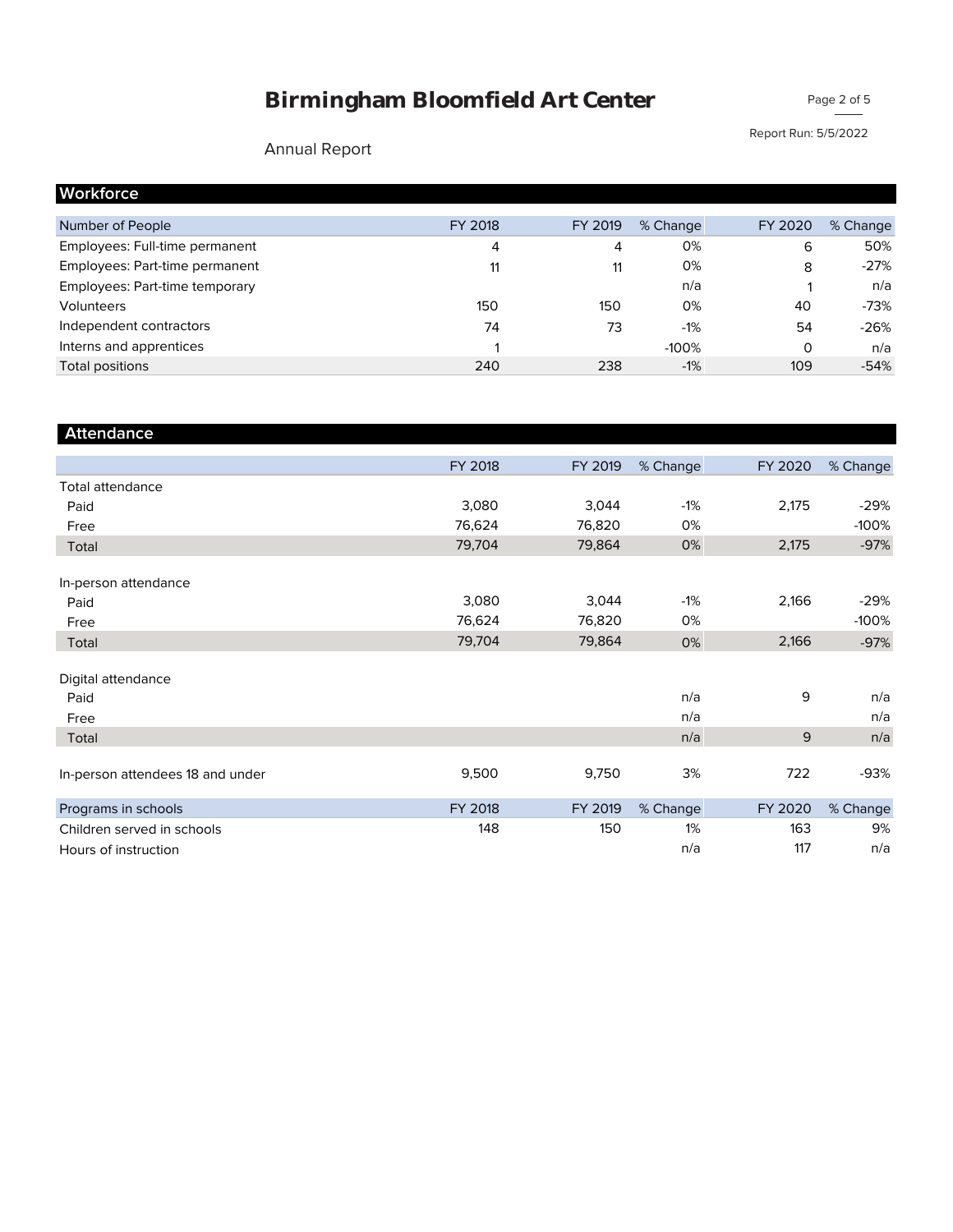#### Annual Report

Report Run: 5/5/2022

Page 3 of 5

# **Program Activity**

| In-person activity                              | FY 2018                      |                         | FY 2019                      |                         | FY 2020                      |                         |  |
|-------------------------------------------------|------------------------------|-------------------------|------------------------------|-------------------------|------------------------------|-------------------------|--|
|                                                 | <b>Distinct</b><br>offerings | $#$ of times<br>offered | <b>Distinct</b><br>offerings | $#$ of times<br>offered | <b>Distinct</b><br>offerings | $#$ of times<br>offered |  |
| Productions (self-produced)                     |                              |                         |                              |                         |                              |                         |  |
| Productions (presented)                         |                              |                         |                              |                         |                              |                         |  |
| Classes/assemblies/other<br>programs in schools |                              |                         |                              |                         | 7                            | 23                      |  |
| Classes/workshops (outside of<br>schools)       | 463                          | 3,787                   | 479                          | 3,841                   | 496                          | 3,069                   |  |
| Field trips/school visits                       |                              |                         |                              |                         |                              |                         |  |
| Guided tours                                    |                              |                         |                              |                         |                              |                         |  |
| Lectures                                        | 8                            | 8                       | 14                           |                         | 5                            | 5                       |  |
| Permanent exhibitions                           |                              |                         |                              |                         |                              |                         |  |
| Temporary exhibitions                           | 20                           |                         | 24                           |                         | 14                           |                         |  |
| Traveling exhibitions (hosted)                  |                              |                         |                              |                         |                              |                         |  |
| Films screened                                  |                              |                         |                              |                         |                              |                         |  |
| Festivals/conferences                           |                              |                         |                              |                         | 0                            |                         |  |
| Readings/workshops (developing<br>works)        |                              |                         |                              |                         |                              |                         |  |
| Community programs (not<br>included above)      |                              |                         |                              |                         |                              |                         |  |
| Additional programs not listed<br>above         | 0                            | $\mathsf{O}$            | 0                            | $\mathsf{O}$            | 11                           | 92                      |  |
|                                                 |                              |                         |                              |                         |                              |                         |  |

*program lines. NOTE: Data entered prior to 2021 combines information about physical and digital programs. It has been included in the physical*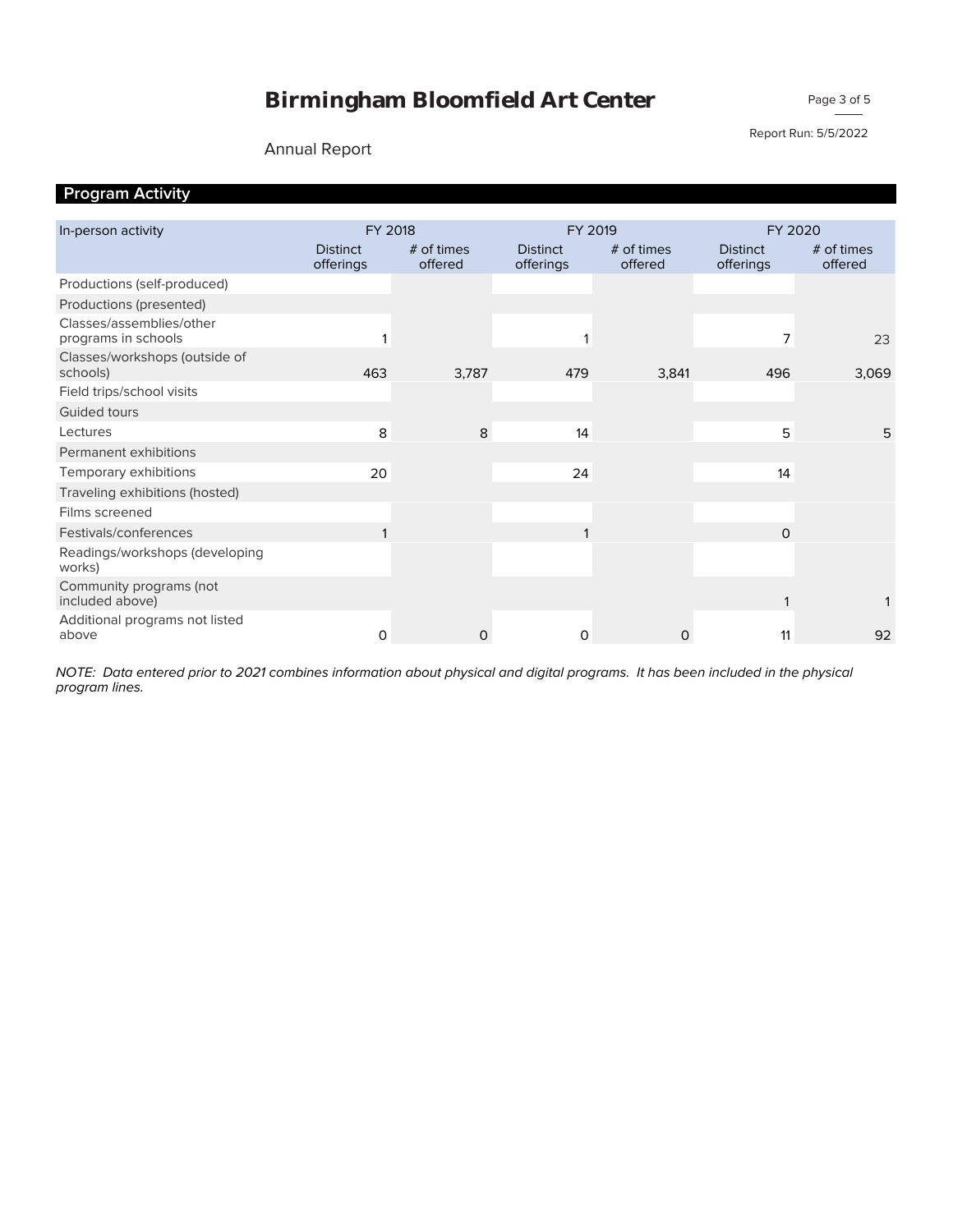Page 4 of 5

#### Annual Report

Report Run: 5/5/2022

# **Program Activity**

| Digital activity                                |                              | FY 2018                         |                 |                              | FY 2019                         |                 |                              | FY 2020                         |                 |
|-------------------------------------------------|------------------------------|---------------------------------|-----------------|------------------------------|---------------------------------|-----------------|------------------------------|---------------------------------|-----------------|
|                                                 | <b>Distinct</b><br>offerings | # times<br>digitally<br>offered | $On-$<br>demand | <b>Distinct</b><br>offerings | # times<br>digitally<br>offered | $On-$<br>demand | <b>Distinct</b><br>offerings | # times<br>digitally<br>offered | $On-$<br>demand |
| Productions (self-produced)                     |                              |                                 |                 |                              |                                 |                 |                              |                                 |                 |
| Productions (presented)                         |                              |                                 |                 |                              |                                 |                 |                              |                                 |                 |
| Classes/assemblies/other<br>programs in schools |                              |                                 |                 |                              |                                 |                 |                              |                                 |                 |
| Classes/workshops (outside of<br>schools)       |                              |                                 |                 |                              |                                 |                 | 9                            | 10                              |                 |
| Field trips/school visits                       |                              |                                 |                 |                              |                                 |                 |                              |                                 |                 |
| Guided tours                                    |                              |                                 |                 |                              |                                 |                 |                              |                                 |                 |
| Lectures                                        |                              |                                 |                 |                              |                                 |                 |                              |                                 |                 |
| Permanent exhibitions                           |                              |                                 |                 |                              |                                 |                 |                              |                                 |                 |
| Temporary exhibitions                           |                              |                                 |                 |                              |                                 |                 |                              |                                 |                 |
| Traveling exhibitions (hosted)                  |                              |                                 |                 |                              |                                 |                 |                              |                                 |                 |
| Films screened                                  |                              |                                 |                 |                              |                                 |                 |                              |                                 |                 |
| <b>Broadcast productions</b>                    |                              |                                 |                 |                              |                                 |                 |                              |                                 |                 |
| Festivals/conferences                           |                              |                                 |                 |                              |                                 |                 |                              |                                 |                 |
| Readings/workshops (developing<br>works)        |                              |                                 |                 |                              |                                 |                 |                              |                                 |                 |
| Community programs (not<br>included above)      |                              |                                 |                 |                              |                                 |                 |                              |                                 |                 |
| Additional programs not listed<br>above         |                              |                                 |                 |                              |                                 |                 |                              |                                 |                 |

*program lines. NOTE: Data entered prior to 2021 combines information about physical and digital programs. It has been included in the physical* 

| Digital activity financials |             | FY 2018                                        |             | FY 2019                                        | FY 2020     |                                                |  |
|-----------------------------|-------------|------------------------------------------------|-------------|------------------------------------------------|-------------|------------------------------------------------|--|
|                             | Total       | Associated with<br>digital program<br>delivery | Total       | Associated with<br>digital program<br>delivery | Total       | Associated with<br>digital program<br>delivery |  |
| Earned revenue              | \$1,257,891 |                                                | \$1,215,954 |                                                | \$859,759   | \$688,524                                      |  |
| Contributed revenue         | \$543,913   |                                                | \$529,643   |                                                | \$375,078   | \$20,705                                       |  |
| Operating expense           | \$1,499,609 |                                                | \$1,518,478 |                                                | \$1,350,249 | \$200                                          |  |